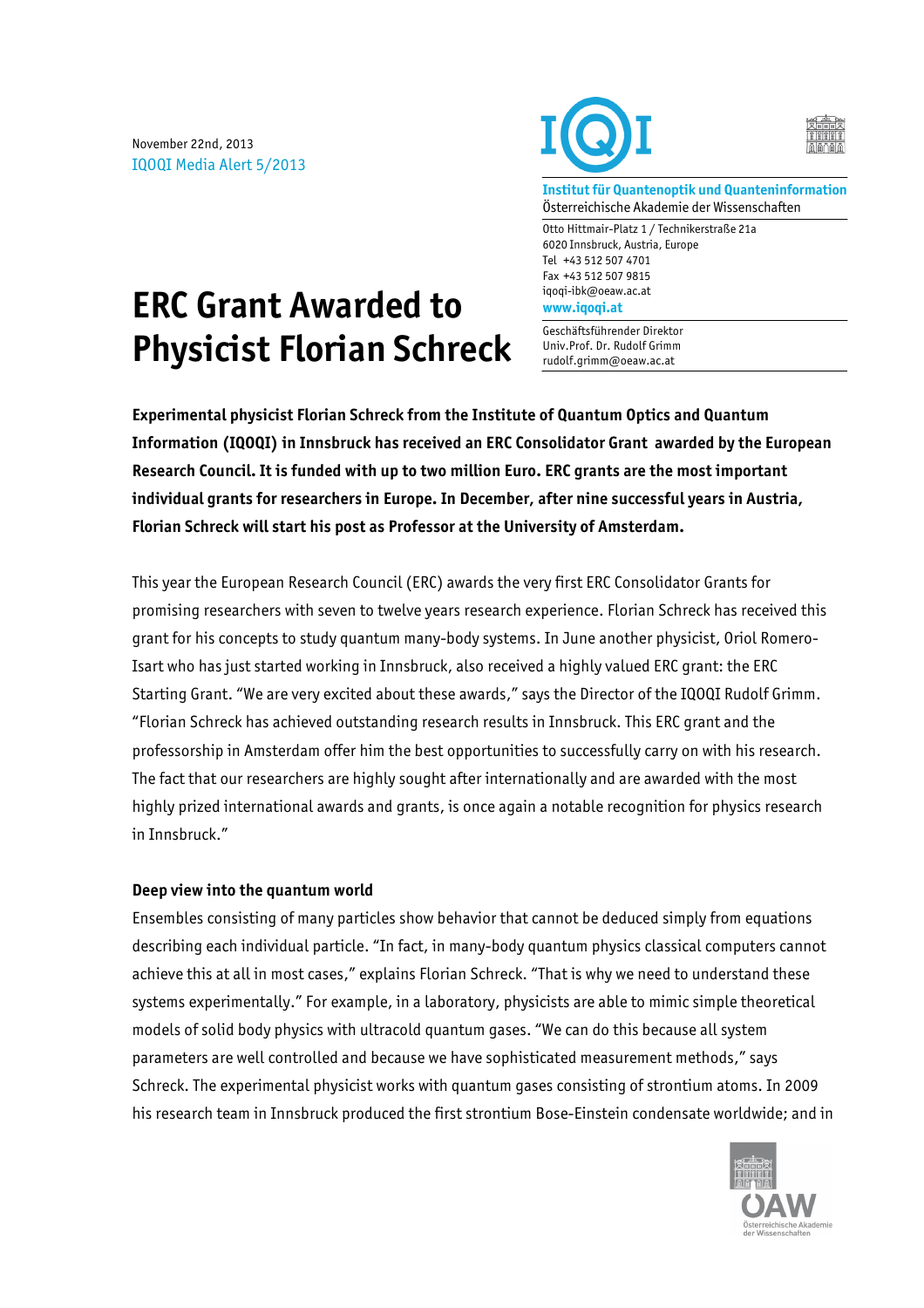2012 Schreck and his team were able to produce a strontium Bose-Einstein condensate using only laser cooling. This successful research work has been recognized internationally and is also the basis for his research planned with the ERC Consolidator Grant funds.

#### **New possibilities**

The alkaline-earth element strontium, used by Florian Schreck, has two electrons in its outer shell while the majority of other quantum gas experiments use simpler alkaline atoms that have only one electron in the outer shell. The two outer shell electrons in strontium have many useful properties such as broad and narrow optical transitions and metastable states, which allow the investigation of completely new phenomena. Florian Schreck and his team are particularly interested in quantum magnetism and quantum Hall physics. Understanding these phenomena opens up new possibilities for precision measurement with atomic clocks, for example. "If we are able to better understand quantum physics of many-body systems, we may also be able to create new materials whose properties will be completely distinct from other known materials," says Florian Schreck with a view into the future. "Examples are new types of superconductors, new magnetic materials and robust quantum information storage devices."

### **About Florian Schreck**

Florian Schreck (41) was born in Constance, Germany. He studied physics at the University of Constance and University of Grenoble. After he received a PhD in Paris and completed a two year research period in the USA, he started working with Prof. Rudolf Grimm's research group in Innsbruck in 2004. In 2010 he received the START Prize, the highest valued research award for junior researchers in Austria. Florian Schreck has been recruited as Professor for Experimental Quantum Physics at the Van der Waals-Zeeman Insitute for Experimental Physics at the University of Amsterdam. He is succeeding Prof. Jook Walraven, who is a pioneer in the field of quantum gases. Florian Schreck and his research group is moving the experimental setup to Amsterdam at the beginning of December and he is also taking his team from the IQOQI with him.

**Photo**: http://iqoqi.at/de/medien/press-photos